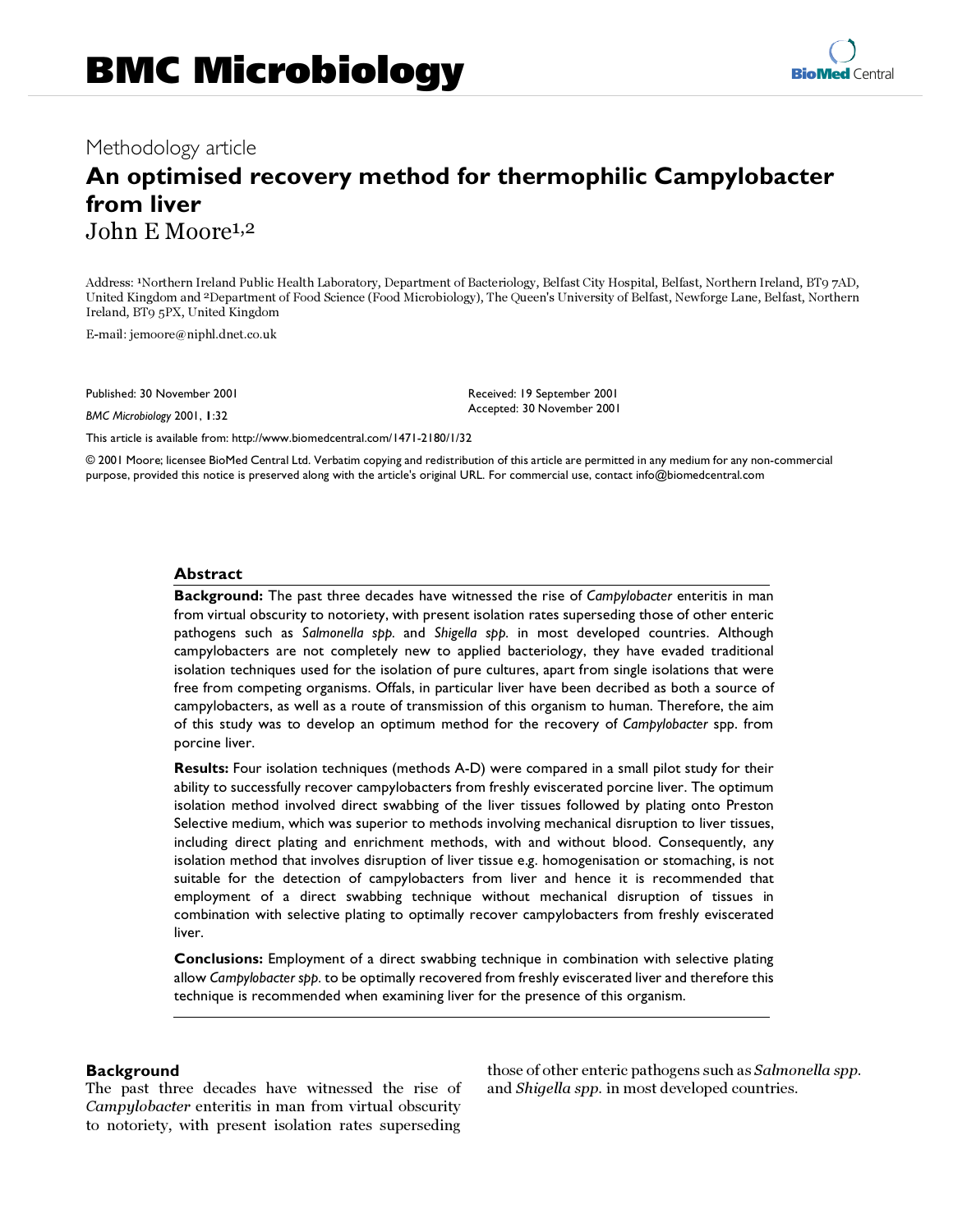Unlike the salmonellae and other enteric pathogens, the majority (ca. 99%) of clinical reports concerning Campylobacter are sporadic and Campylobacter enteritis outbreaks are rare. The lack of well-developed typing schemes has hindered the epidemiological investigations seeking natural reservoirs of the organism and modes of transmission from these sources to man. Only about 15% of clinical isolates are identified to species level thus making epidemiological investigations extremely difficult to perform.

Campylobacters are not completely new to applied bacteriology. They have evaded traditional isolation techniques used for the isolation of pure cultures, apart from single isolations that were free from competing organisms. Until the development of a selective medium by Skirrow [\[1](#page-3-0)], these organisms were known mainly by veterinarians as animal pathogens which were responsible for a wide variety of disorders in cattle, sheep and pigs [[2](#page-3-1)]. Since the development of more sophisticated isolation techniques, the true disease potential of these organisms has become apparent and today campylobacteriosis is regarded as a zoonosis, which is capable of being transmitted to man by a wide range of domestic animals, their meat and offals.

Offals, in particular liver have been described as both a source of campylobacters [\[3](#page-3-2)[–6](#page-3-3)], as well as a route of transmission of this organism to human [[5](#page-3-4)]. Therefore, the aim of this study was to develop an optimum method for the recovery of Campylobacter spp from porcine liver.

# **Results and discussion**

The isolation rates of the four methodologies are shown (Table [1](#page-1-0)). The swabbing method (method D) had the highest efficacy for the isolation of campylobacters and was statistically different from the other three methods  $(P < 0.001)$ .

Although there are numerous techniques for the isolation of Campylobacter spp. from meats and foodstuffs,

there is presently no accepted standard reference method for the isolation of this organism. Several studies have addressed this in an attempt to define the most suitable isolation technique, so that all results are comparable [[7–](#page-3-5)[10](#page-3-6)], however one single protocol may not be ideal for all types of foodstuffs. Therefore, it is important to optimise the isolation technique for the particular foodstuff being examined.

In the present study, four isolation methods were compared to obtain an optimal isolation technique for porcine liver. As previous studies have shown that a low proportion (<10%) of liver may be infected with Campylobacter spp.[[3](#page-3-2),[4](#page-3-7)], an isolation method was sought which would allow rapid screening of a large number of livers, which was both specific and sensitive.

<span id="page-1-0"></span>Only naturally contaminated livers were used in this study to assess the most effective isolation method, as employment of spiked specimens would not have truly reflected the sites of adherence, the natural adherence mechanism and the density of cells normally found in the wild-type state. Consequently, as it was difficult to obtain a large number of positive specimens, this small pilot study did show that the direct swabbing technique was the most sensitive isolation method employed (Table [1\)](#page-1-0). Preston agar was selected as the selective plating medium, as this medium has been shown previously to be the optimum medium for the isolation of wild-type campylobacters from porcine liver [\[3](#page-3-2)]. Campylobacters isolated from porcine liver were not considered to be sub-lethally stressed, as direct plating onto selective media did not cause a decrease in isolation rates. The swab method was shown to be sufficiently sensitive for the detection of Campylobacter spp., as isolation was on a presence/absence basis. The swab technique allowed the intrinsic contamination of liver to be assessed by selective sampling of deep tissue as opposed to surface tissue. Swabbing was also the most economical in terms of time and materials. Therefore swabbing onto selective media was considered to be the optimal method of recovery of campylobacters from liver.

**Table 1: Comparison of isolation methods (A-D) for campylobacters from freshly eviscerated porcine liver.**

| Plant<br>Code | No. visits | No. Herds<br>examined |                     | <b>ISOLATION METHOD</b> (% livers positive) |                              |                                 |                           |
|---------------|------------|-----------------------|---------------------|---------------------------------------------|------------------------------|---------------------------------|---------------------------|
|               |            |                       | No. livers examined | A (Direct Isolation)                        | B (Enrichment with<br>blood) | C (Enrichment without<br>blood) | D (Swabbing<br>technique) |
| A             |            | 15                    | 20                  |                                             | 10                           | 10                              | 15                        |
| В             |            |                       | 10                  | 10                                          |                              | 0                               | 20                        |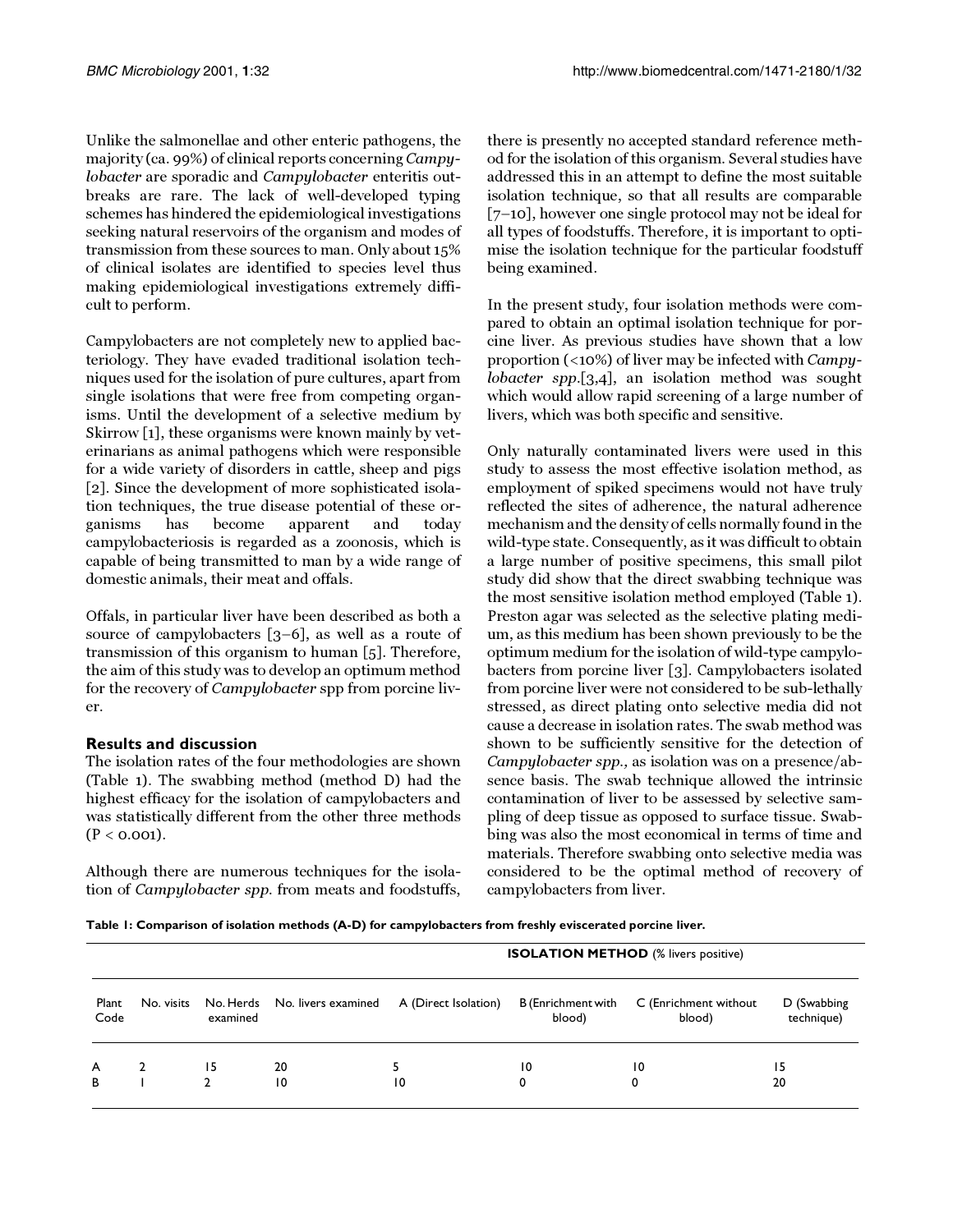

<span id="page-2-0"></span>**Figure 1**

Schematic diagram of four isolation methods employed (A-D) for the detection of campylobacters from porcine liver.

Bolton and Robertson [[11](#page-3-8)] and Bracewell et al.[[12](#page-3-9)] concluded that the incorporation of an enrichment stage was superior to direct plating. Although enrichment procedures may enhance isolation rates, Turnbull and Rose [[13](#page-3-10)] showed that eight samples were positive on direct plates yet were negative by enrichment procedures. This

might indicate that some of the enrichment methods employed were not fully reliable or may included a cell dispruption process such as homogenization or stomaching. Previously, it has been shown [[14\]](#page-3-11) that liver homogenates contain a heat-labile antagonistic factor, which is lethal to campylobcters even after six hours. As